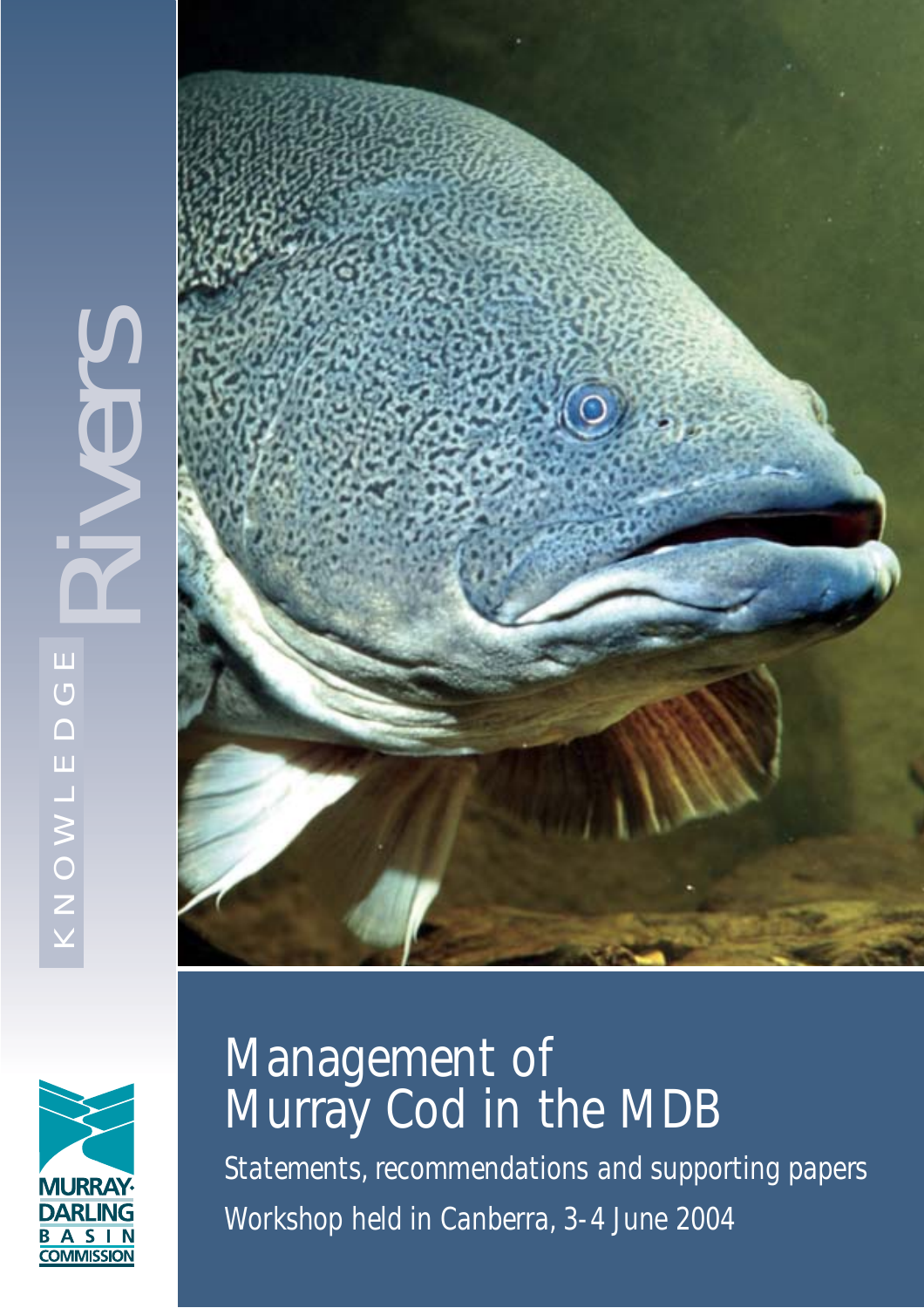# Integrated catchment management in the Murray-Darling Basin

A process through which people can develop a vision, agree on shared values and behaviours, make informed decisions and act together to manage the natural resources of their catchment: their decisions on the use of land, water and other environmental resources are made by considering the effect of that use on all those resources and on all people within the catchment.

## **Our values**

We agree to work together, and ensure that our behaviour reflects the following values.

#### Courage

• We will take a visionary approach, provide leadership and be prepared to make difficult decisions.

#### Indusiveness

- · We will build relationships based on trust and sharing, considering the needs of future generations, and working together in a true partnership.
- We will engage all partners, including  $\bullet$ Indigenous communities, and ensure that partners have the capacity to be fully engaged.

#### Commitment

- We will act with passion and decisiveness, ٠ taking the long-term view and aiming for stability in decision-making.
- We will take a Basin perspective and a non-partisan approach to Basin management.

## Respect and honesty

- · We will respect different views, respect each other and acknowledge the reality of each other's situation.
- We will act with integrity, openness and honesty, be fair and credible, and share knowledge and information.
- We will use resources equitably and respect the environment.

## Flexibility

• We will accept reform where it is needed, be willing to change, and continuously improve our actions through a learning approach.

## Practicability

· We will choose practicable, long-term outcomes and select viable solutions to achieve these outcomes.

#### Mutual obligation

- We will share responsibility and accountability, and act responsibly, with-fairness and justice.
- We will support each other through necessary change.

# **Our principles**

We agree, in a spirit of partnership, to use the following principles to guide our actions.

#### **Integration**

 $\ddot{\phantom{1}}$ We will manage catchments holistically: that is, decisions on the use of land. water and other environmental resources are made by considering the effect of that use on all those resources and on all people within the catchment.

## Accountability

- We will assign responsibilities and accountabilities.
- We will manage resources wisely, being ٠ accountable and reporting to our partners.

#### **Transparency**

- We will clarify the outcomes sought.
- We will be open about how to achieve ٠ outcomes and what is expected from each partner.

#### **Effectiveness**

- · We will act to achieve agreed outcomes.
- We will learn from our successes and failures and continuously improve our-actions.

#### Efficiency

We will maximise the benefits and minimise the costs of actions.

#### **Full accounting**

• We will take account of the full range of costs and benefits, including economic, environmental, social and off-site costs and benefits.

#### Informed decision-making

- We will make decisions at the most appropriate scale.
- We will make decisions on the best available information, and continuously improve knowledge.
- We will support the involvement of ٠ Indigenous people in decision-making, understanding the value of this involvement, and respecting the living knowledge of Indigenous people.

#### Learning approach

- We will learn from our failures and successes.
- We will learn from each other.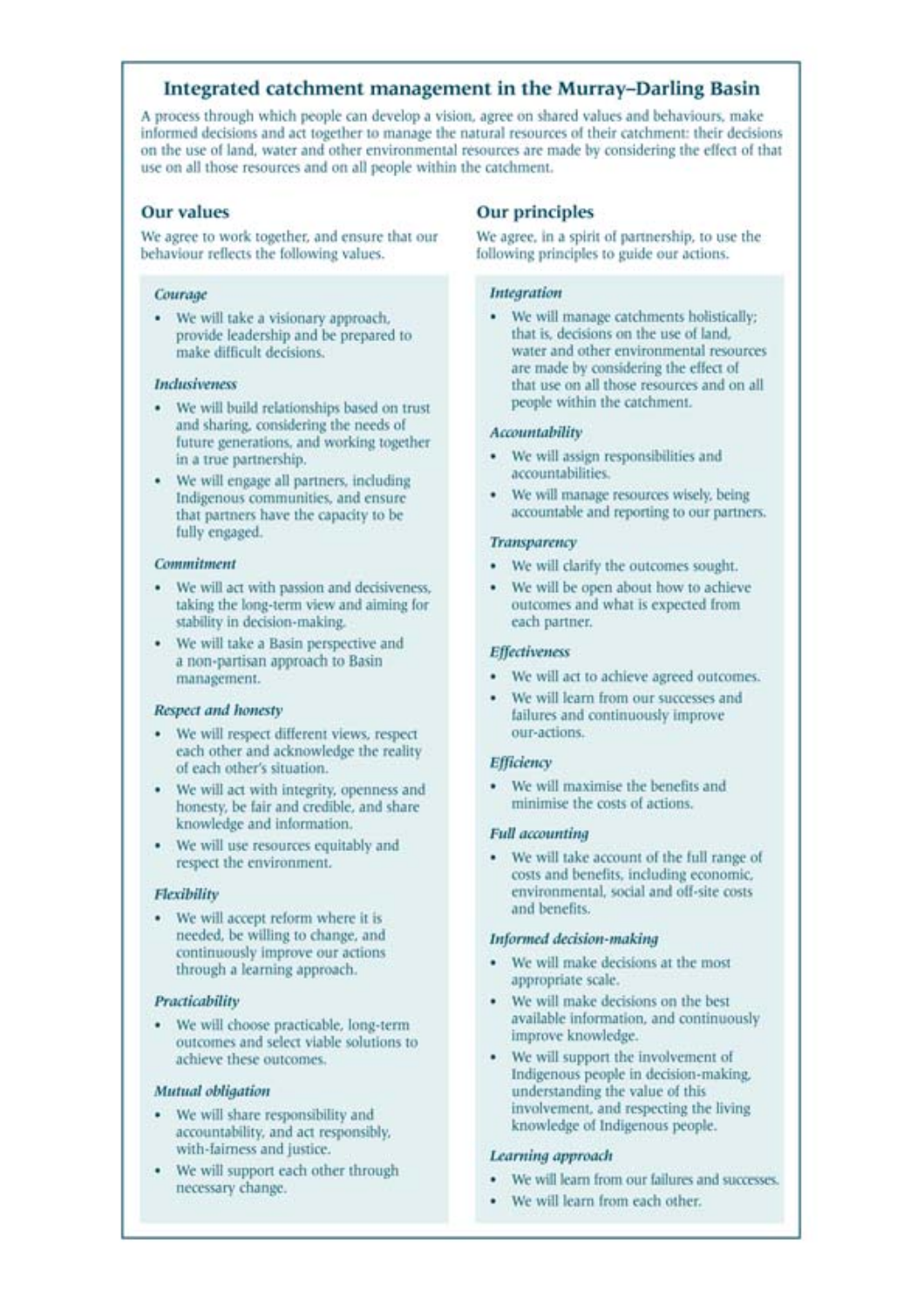# *Management of Murray Cod in the Murray-Darling Basin*

*Statement, recommendations and supporting papers*

*Workshop held in Canberra, 3-4 June 2004*

# *Mark Lintermans and Bill Phillips (editors)*

## **ACKNOWLEDGMENTS**

Many thanks to those who assisted in organising the workshop, particularly Anthony Chariton, John Harris and Graeme Pike who were part of the steering committee for the workshop. Thanks to members of the Murray-Darling Basin Commissions Fish Management and Science Committee who led or recorded workshop discussion sessions.

Thanks to all who presented papers or posters at the workshop, and to all the participants, for their enthusiasm and contributions.

# JUNE 2005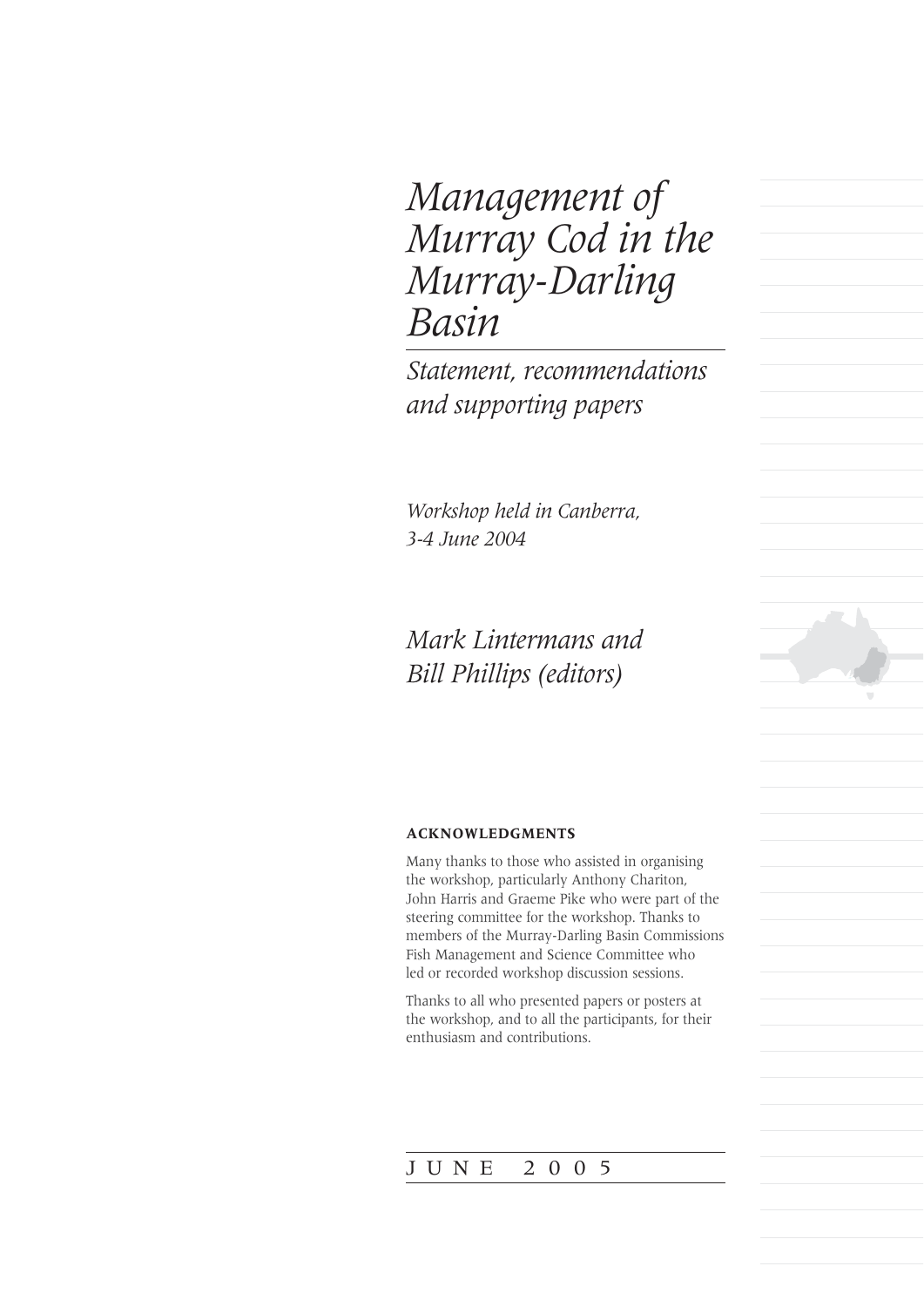Published by: Murray-Darling Basin Commission Postal Address: GPO Box 409, Canberra ACT 2601 Office location: Level 5, 15 Moore Street, Canberra City, Australian Capital Territory Telephone (02) 6279 0100; international + 61 2 6279 0100 Facsimile (02) 6248 8053; international + 61 2 6248 8053 E-Mail info@mdbc.gov.au Internet http://www.mdbc.gov.au

For further information contact the Murray-Darling Basin Commission office on (02) 6279 0100

This report may be cited as:

Lintermans, M. and Phillips B. (eds) 2005. *Management of Murray Cod in the Murray-Darling Basin: Statement, recommendations and supporting papers.* Proceedings of a workshop held in Canberra ACT, 3–4 June 2004. Murray-Darling Basin Commission, Canberra.

MDBC Publication No. 22/05

ISBN 1 921038 55 1

© Copyright Murray-Darling Basin Commission

This work is copyright. Graphical and textual information in the work (with the exception of photographs and the MDBC logo) may be stored, retrieved and reproduced in whole or in part, provided the information is not sold or used for commercial benefit and its source (*Management of Murray Cod in the Murray-Darling Basin: Statement, recommendations and supporting papers*) is acknowledged. Such reproduction includes fair dealing for the purpose of private study, research, criticism or review as permitted under the *Copyright Act 1968*. Reproduction for other purposes is prohibited without prior permission of the Murray-Darling Basin Commission or the individual photographers and artists with whom copyright applies.

To the extent permitted by law, the copyright holders (including their employees and consultants) exclude all liability to any person for any consequences, including but not limited to all losses, damages, costs, expenses and any other compensation, arising directly or indirectly from using this report (in part or in whole) and any information or material contained in it.

The contents of this publication do not purport to represent the position of the Murray-Darling Basin Commission. They are presented to inform discussion for improvement of the Basin's natural resources.

Cover photo credits: Fish image © Gunther Schmida

Ref. No. MDBC10743

This publication is printed on Monza Satin, a 50% recycled and coated paper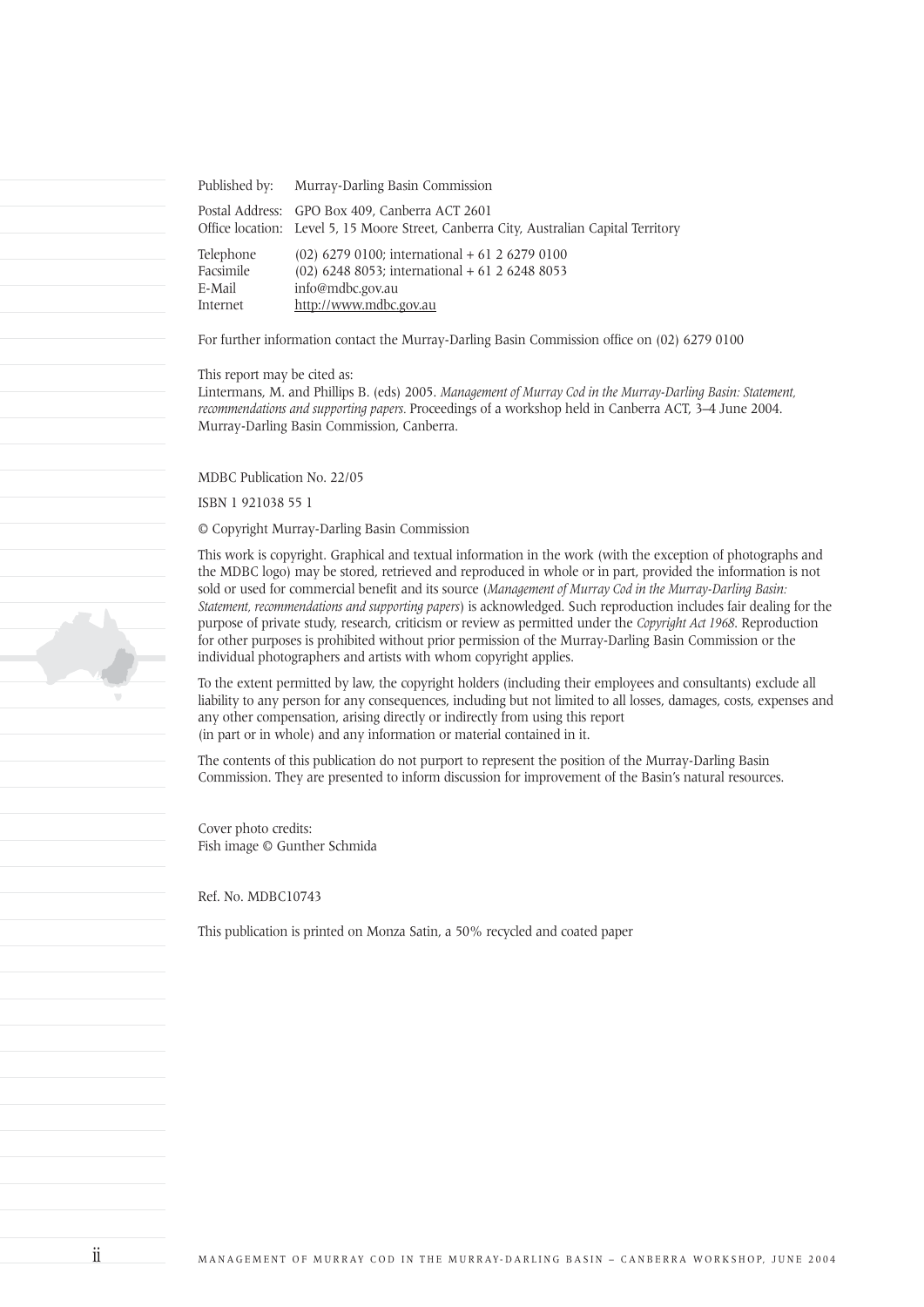| STATEMENT AND RECOMMENDATIONS                                                                                                                                                                                   | 1        |  |
|-----------------------------------------------------------------------------------------------------------------------------------------------------------------------------------------------------------------|----------|--|
| <b>FOREWORD</b>                                                                                                                                                                                                 | 7        |  |
| <b>WELCOME TO COUNTRY</b>                                                                                                                                                                                       | 8        |  |
| Indigenous perspective on Murray cod                                                                                                                                                                            | 8        |  |
| Perspectives from Recreational Fishing Representatives                                                                                                                                                          | 8        |  |
| <b>KEYNOTE PRESENTATIONS</b>                                                                                                                                                                                    | 9        |  |
| The values of Murray cod: Learning invaluable lessons from King Midas<br>Dr Paul Sinclair                                                                                                                       | 9        |  |
| The status, threats and management of freshwater cod species Maccullochella spp.<br>in Australia<br>Mark Lintermans, Stuart Rowland, John Koehn, Gavin Butler, Bob Simpson, Ian Wooden<br>Threats to Murray cod | 15<br>30 |  |
| John D. Koehn<br>Overview of the history, fishery, biology and aquaculture of Murray cod<br>(Maccullochella peelii peelii)<br>Stuart J. Rowland                                                                 | 38       |  |
| An outline of the threatened species listing process under the Environment Protection<br>and Biodiversity Conservation Act 1999 (EPBC Act)<br>Rob McKelleher                                                    | 62       |  |
| Summary of management policies and fisheries regulations for Murray cod in the<br>Murray-Darling Basin<br>Mark Lintermans                                                                                       | 64       |  |
| If I were the Cod God: strengthening Murray cod management<br>John Harris                                                                                                                                       | 70       |  |
| The loss of valuable Murray cod in fish kills: a science and management perspective<br>John D. Koehn                                                                                                            | 73       |  |
| The loss of valuable Murray cod in fish kills: a community and conservation perspective<br>Dr Paul Sinclair                                                                                                     | 83       |  |
| A role for recreational fisherman in the management of Murray cod:<br>the Angler Catch database<br>Tim Park                                                                                                     | 88       |  |
| The recreational fishery for Murray cod in the Murray Darling Basin -<br>Results from the National Recreational and Indigenous Fishing Survey<br>Tim Park, Jeff Murphy and Dennis Reid                          | 93       |  |
| How can recreational angling regulations help meet the multiple objectives for the<br>management of Murray cod populations?<br>Simon Nicol, Charles Todd, John Koehn and Jason Lieschke                         | 98       |  |
|                                                                                                                                                                                                                 |          |  |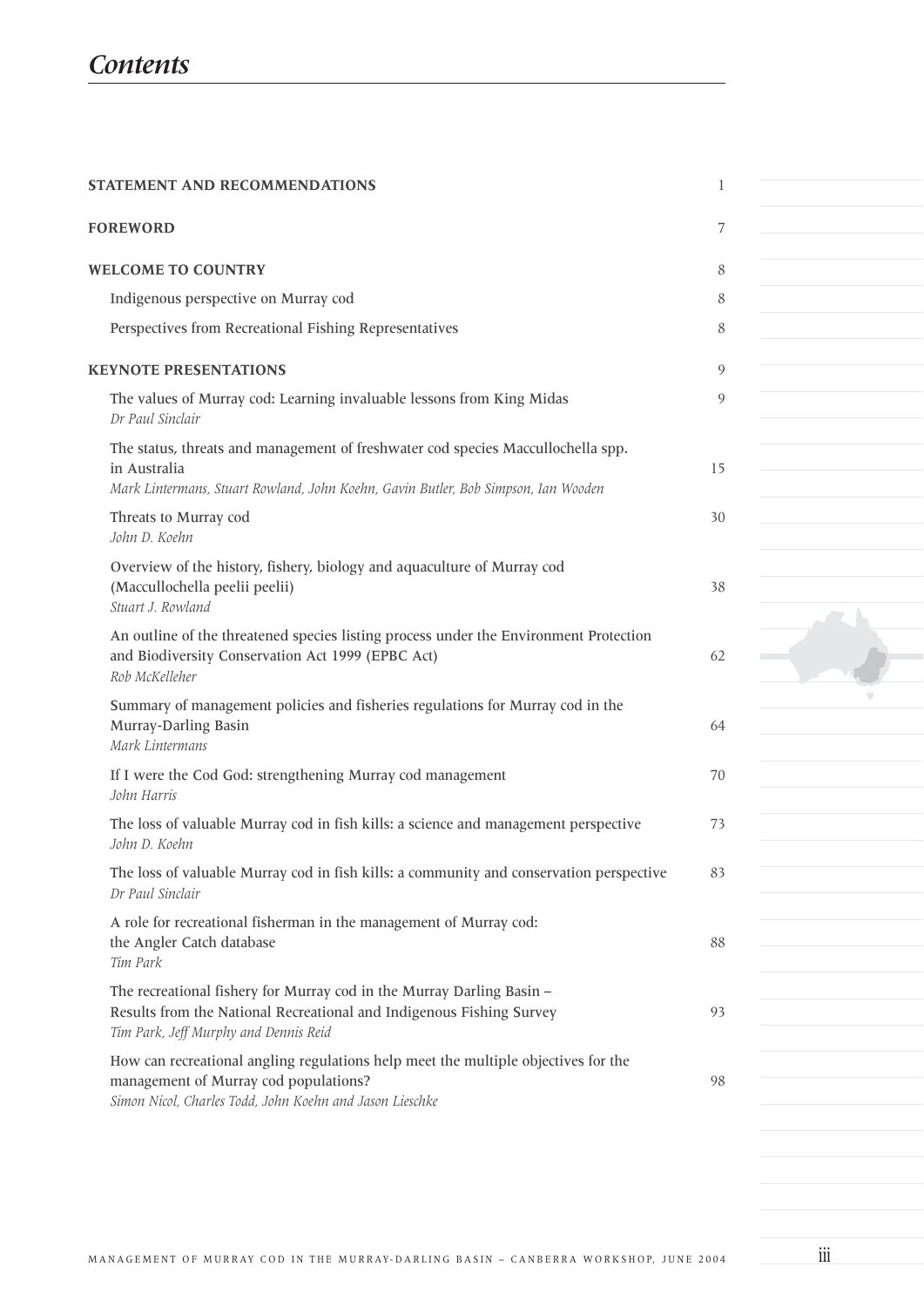| <b>POSTER</b>                                                                                                                                                           | 107 |
|-------------------------------------------------------------------------------------------------------------------------------------------------------------------------|-----|
| Application of genetic & reproduction technologies to Murray cod for aquaculture<br>and conservation<br>Ingram, B.A., Rourke, M.L., Lade, J., Taylor, A.C. and Boyd, P. | 107 |
| <b>APPENDICES</b>                                                                                                                                                       | 111 |
| Appendix 1. Knowledge needs and priorities identified by workshop participants                                                                                          | 111 |
| Appendix 2: Summaries of presentations from recreational fishing representatives                                                                                        | 119 |
| Appendix 3. Murray cod Information Sheet                                                                                                                                | 123 |
| <b>LIST OF PARTICIPANTS</b>                                                                                                                                             | 126 |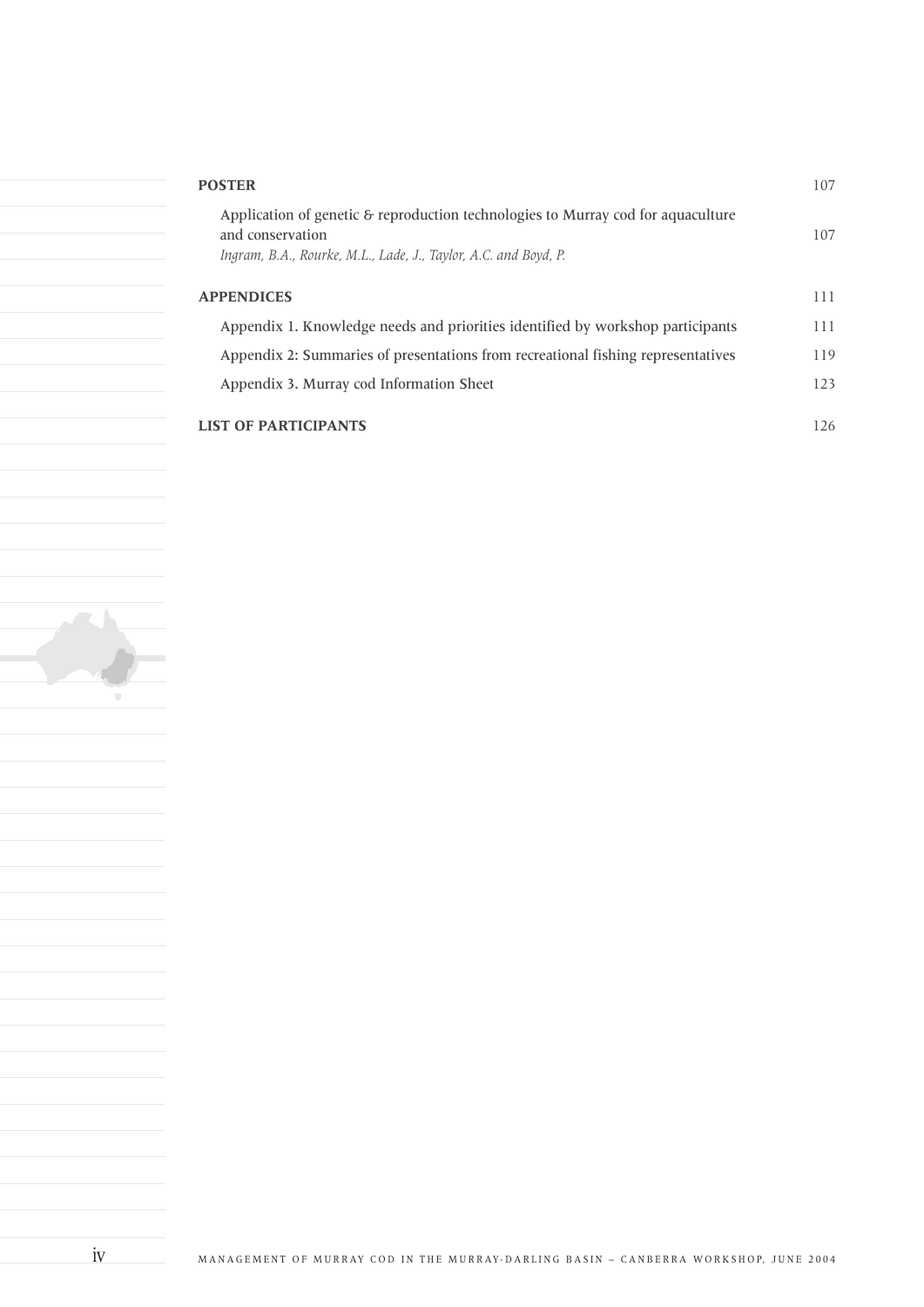# *Table of Contents*

|                  |                                              |                                                                     | Page           |  |  |
|------------------|----------------------------------------------|---------------------------------------------------------------------|----------------|--|--|
| 1.               |                                              | Introduction                                                        | 1              |  |  |
| $\overline{2}$ . | The reasons for concern                      |                                                                     |                |  |  |
| 3.               |                                              | <b>Priority actions for securing</b><br>the future of Murray cod    | 2              |  |  |
| 3.1              |                                              | Vision for the icon of the Murray-<br>Darling Basin: the Murray cod | 2              |  |  |
| 3.2              | <b>Priority Objectives</b><br>$\overline{2}$ |                                                                     |                |  |  |
|                  | 3.3 Achieving the Priority Objectives        |                                                                     |                |  |  |
|                  | 3.3.1                                        | Institutional and policy actions                                    | 3              |  |  |
|                  | 3.3.2                                        | Management Information                                              | $\overline{4}$ |  |  |
|                  |                                              | 3.3.3 Habitat repair and protection                                 | $\overline{4}$ |  |  |
|                  |                                              | 3.3.4 Flow regulation                                               | 5              |  |  |
|                  |                                              | 3.3.5 Managing recreational fisheries                               | 5              |  |  |
|                  |                                              | 3.3.6 Community and partner<br>ownership                            | 5              |  |  |
| 4.               |                                              | <b>Key research needs</b>                                           | 6              |  |  |

# *1. Introduction*

On 3-4 June 2004, the *Management of Murray cod in the Murray-Darling Basin* workshop was held in Canberra and attended by approximately 50 people representing a cross-section of government and non-government stakeholders and experts.

The Murray cod is Australia's largest freshwater fish and an icon species. It has significant economic, cultural, recreational and environmental values for all Australians.

The workshop reviewed current knowledge of the history, status, population trends, threats and management responses relating to Murray cod and formulated the priority actions outlined in Section 3 below. These are intended to provide an immediate response to the concerns of the workshop participants about the future of this icon species.

In formulating these priority actions the objectives from the *Native Fish Strategy for the Murray-Darling Basin 2003-2013* were used to frame the responses. This was done to ease their ready adoption and immediate implementation by the Murray-Darling Basin Ministerial Council and its member Governments.

The workshop acknowledged that recreational fishing is an important part of the Australian culture and economy. The future of Murray cod depends on the wise management of its environment and recreational fisheries.

The workshop concluded that there are compelling scientific reasons for concern about the future for this species. These are summarised below.

# *2. The reasons for concern*

- The population of Murray cod across the Murray-Darling Basin has declined significantly from its early-European settlement levels;
- Causes for decline include habitat loss and degradation, barriers to fish passage, flow regulation, cold-water releases and fishing;
- Murray cod is a slow-growing, territorial, long-lived species at the top of the food-chain (a top predator). It is especially vulnerable to overfishing, localised habitat alteration, pollution events and poor water quality, as witnessed by a succession of recent fish kills in some parts of the Basin;
- Stocking from hatcheries is currently an important management tool used to supplement Murray cod fisheries across the Basin each year, but it is not a long-term conservation solution. Stocking may be masking the true status of the species, and presents other risks such as reduced genetic diversity;
- The Living Murray Programme offers an ideal opportunity to address many of the management and community engagement needs of Murray cod outlined below. However, the workshop expressed concern that this opportunity seems to have been lost, as Murray cod are no longer an icon species in this programme.
- While convinced that there are good reasons for concern about the future of this species, the workshop identified a number of priority research needs (see section 4 below) that would clarify the Basin-wide status of the populations more precisely, allow for investigation and monitoring of cod ecology and population dynamics and help guide management interventions to reduce or minimise threatening processes.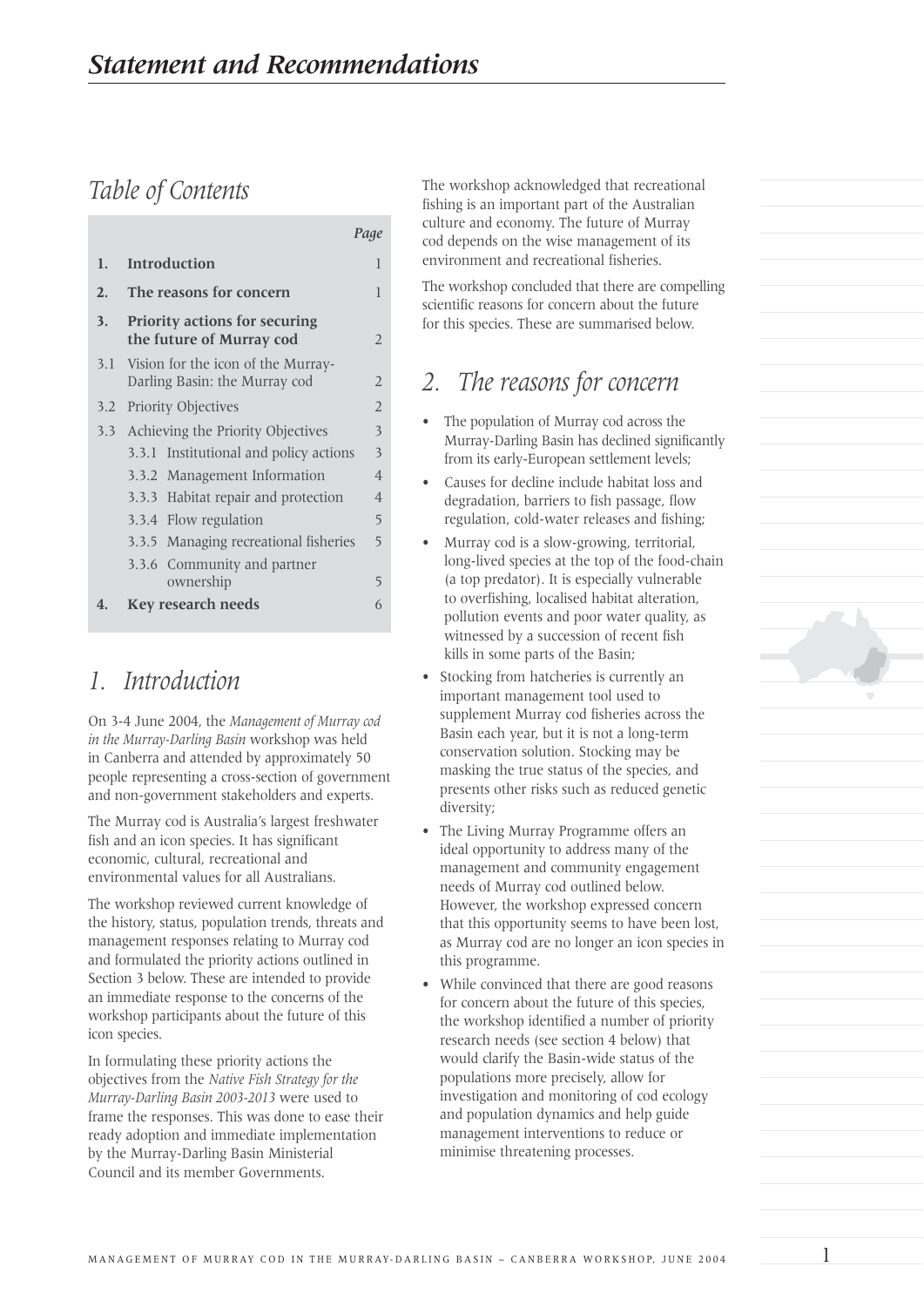*3. Priority actions for securing the future of Murray cod*

# **3.1 Vision for the icon of the Murray-Darling Basin: the Murray cod**

The workshop formulated the following vision for the future of Murray cod across the Basin.

"Self-sustaining Murray cod populations managed for conservation, fishing and culture"

# **3.2 Priority Objectives**

The *Management of Murray cod* workshop reviewed the 13 objectives of the *Native Fish Strategy* and concluded, based on current knowledge, that those objectives highlighted below represent the highest priorities for pursuing the above vision for the future of Murray cod in the Basin in the immediate future.

The identification of these priority objectives was done with the full knowledge and expectation that existing and proposed activities being undertaken under all 13 objectives of the *Native Fish Strategy* are likely to provide some direct or indirect benefits for Murray cod. While these actions are important in the pursuit of the broader vision of the *Native Fish Strategy*, those objectives identified below, and then amplified further through specific actions, are those the workshop participants believe will help secure the future of Murray cod more rapidly. The priority actions presented below are meant to complement, not replace existing or proposed actions through the *Native Fish Strategy.*

The workshop recognised that while there is significant knowledge about the species, there are important gaps in that knowledge that need to be addressed as a matter of priority. It was the collective view of those present that investment directed at pursuing the objectives highlighted below is necessary now in order to minimise the risk of the Murray cod populations of the Basin declining even further. Additional research is essential to support and refine this investment. In order to ensure that addressing these research needs is given appropriate priority in the shortterm, the workshop adopted an additional objective, as provided below. This is considered

a cross-cutting or overarching objective since the actions it proposes (see the following section) relate to all others.

For each highlighted objective below, priority actions have been identified. In Section 4 priority research needs are also provided. Note that for the priority objectives identified below, the text has been amended slightly from that contained in the *Native Fish Strategy* to make it specific to the Murray cod situation.

**Overarching Objective**. To establish and maintain fundamental information on population structure and dynamics for Murray cod across the Basin to guide and assess all other priority objectives.

**Native Fish Strategy Objective 1**. To repair and protect key components of aquatic and riparian habitats important for sustaining Murray cod populations.

Native Fish Strategy Objective 2. To rehabilitate and protect the natural functioning of wetlands and floodplain habitats for native fish; and revive the links between terrestrial ecosystems, wetlands and rivers

Native Fish Strategy Objective 3. To improve key aspects of water quality that affect native fish

**Native Fish Strategy Objective 4.** To modify flow regulation practices to facilitate Murray cod rehabilitation.

Native Fish Strategy Objective 5. To provide adequate passage for native fish throughout the Basin

Native Fish Strategy Objective 6. To devise and implement recovery plans for threatened native fish species and communities

Native Fish Strategy Objective 7. To create and implement management plans for all nonthreatened native fish species and communities

Native Fish Strategy Objective 8. To control and manage carp and other alien fish species effectively

Native Fish Strategy Objective 9. To increase understanding of fish diseases and parasites, and to protect native fish from such threats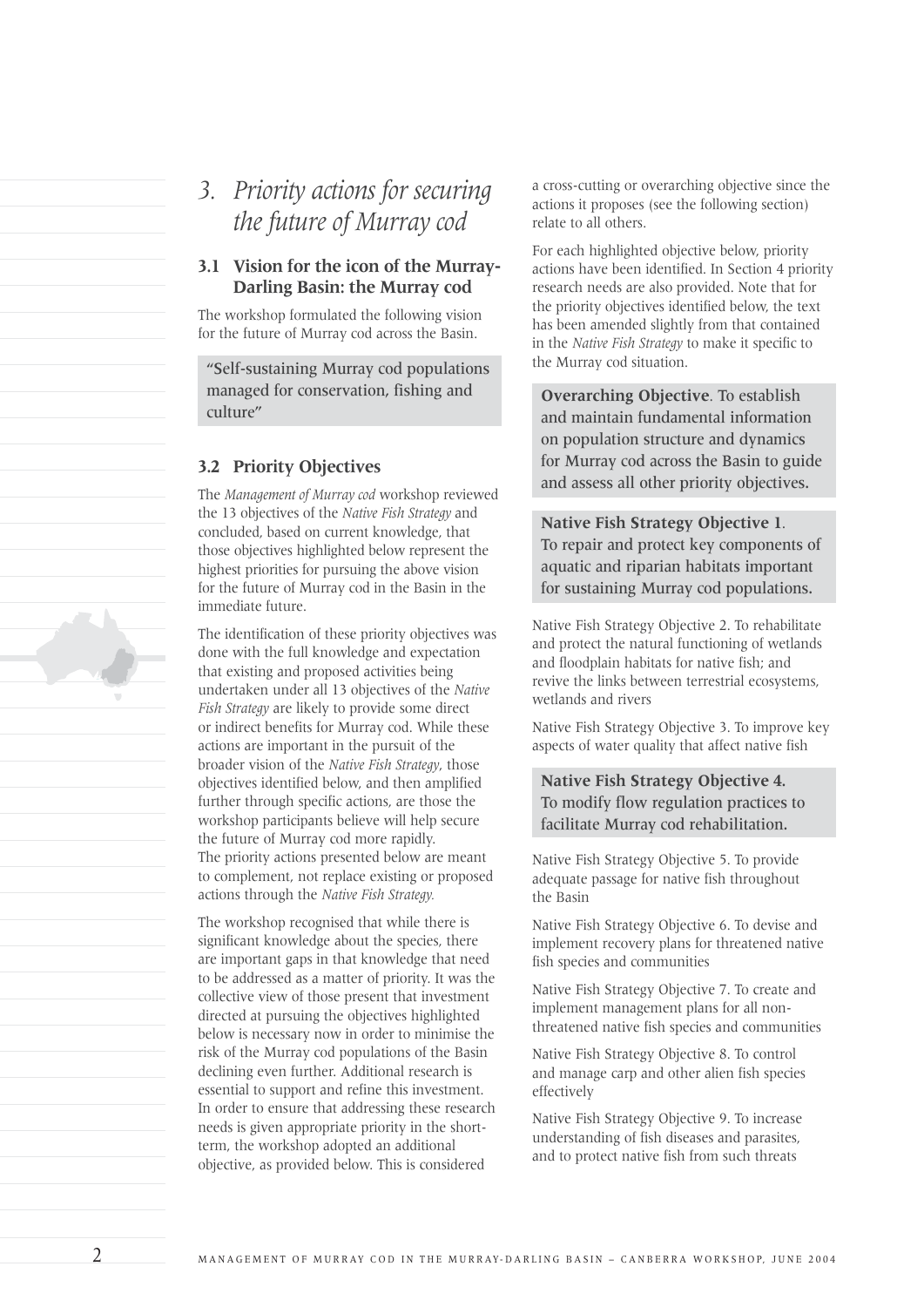**Native Fish Strategy Objective 10.** To manage recreational Murray cod fisheries in a sustainable manner while recognizing the social, cultural, economic and recreational value of the fishery.

Native Fish Strategy Objective 11. To protect the natural species composition, population structure, genetic integrity and diversity of native fish communities from the adverse effects of human interventions into native fish movements and restocking

Native Fish Strategy Objective 12. To ensure native fish populations are not threatened from aquaculture

**Native Fish Strategy Objective 13.** To ensure community and partner ownership and support for and understanding of the Murray cod management vision above.

# **3.3 Achieving the Priority Objectives**

To pursue the priority objectives highlighted above, and their associated actions set out below, the workshop recognised that a number of institutional and policy initiatives are needed. These are as follows:

# *3.3.1 Institutional and policy actions*

The management of Murray cod is a multijurisdictional issue, and requires integrated, multi-jurisdictional responses. Actions needed to provide this approach are as follows:

- 1. Establish a Murray Cod Reference Group under the Murray-Darling Basin Commission's Fish Management and Science Committee (FMSC) (similar to the Fish Passage Reference Group) to provide regular advice through the FMSC to the Ministerial Council, the MDBC Community Advisory Group (CAC) and the NFS Community Stakeholder Group, on key management issues such as the:
	- size, structure, status and dynamics of Murray cod populations;
	- levels of fishing catch from cod populations;
	- levels of recruitment:
- impacts of stocking efforts;
- incidence, severity, causes of, and responses to fish kills;
- adequacy of current management arrangements, including the impact of set lines on Murray cod populations, appropriateness of current bag and size limits and seasonal closures and future management options;
- feasibility, design and implementation of potential additional Murray cod conservation measures that are widely employed in the management of other freshwater and marine fisheries. Options include closed areas, catch and release areas, identification, definition and declaration of critical habitats and management as trophy fisheries.<sup>1</sup>
- 2. Prepare the national Recovery Plan for Murray cod (required under the *Environment Protection and Biodiversity Conservation Act 1999* – EPBC Act) in close collaboration with the proposed Murray Cod Reference Group (see above). The Reference Group should liaise with and provide advice to the Victorian Department of Sustainability and Environment, the agency contracted by the Commonwealth Department of Environment and Heritage to prepare the Plan, in consultation with other relevant State and Territory agencies. This should ensure that the Plan reflects the priorities presented here and in the *Native Fish Strategy*, and any new research findings that address key knowledge gaps. The Recovery Plan and the priority actions identified by this workshop could then form the basis for developing a longterm plan of management for Murray cod across the Basin.
- 3. While the current legislative and regulatory management arrangements for Murray cod within the Basin States and the ACT are largely consistent, there remain anomalies.

<sup>1</sup> The Victorian Recreational Fishing Peak Body (VRFish) does not support special 'catch and release' designated areas for Murray cod angling and recommends the decision for 'catch and release' should always remain as an individual choice. VRFish does not support compulsory closures for Murray cod recreational fishing, this includes catch and release and trophy waters. There is already a 3 month closure of all areas across the Basin.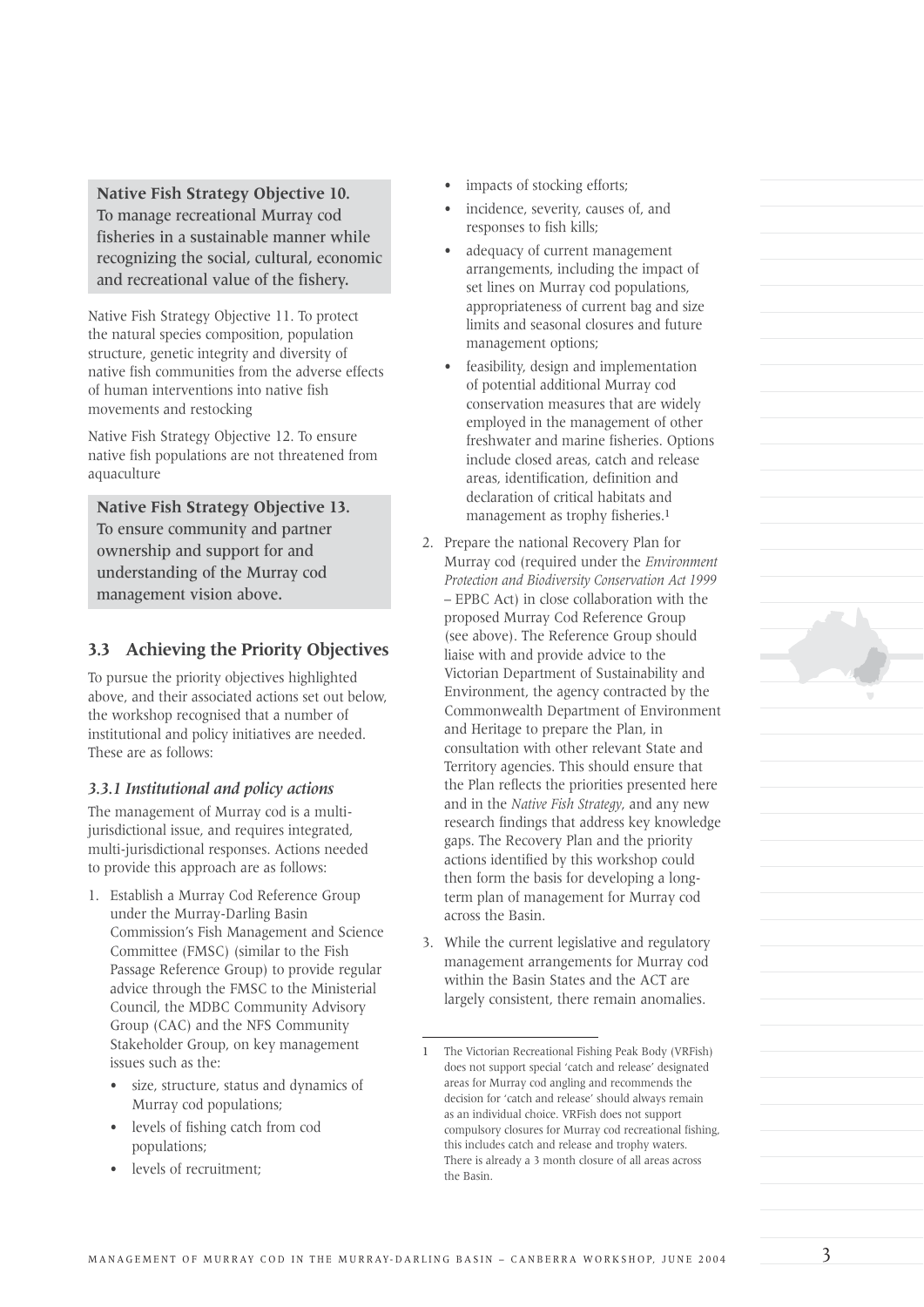Where possible and sensible (that is, there are no biological reasons for differences continuing), such cross-jurisdictional anomalies should be investigated and rectified to provide a uniform and unambiguous administrative framework across the Basin

- 4. Responses to recent fish kills involving Murray cod have highlighted deficiencies in how agencies respond to such incidents, and there is a need to clearly identify legal responsibilities and develop, refine and implement fish kill protocols in some jurisdictions. The refinement of these fish kill protocols will need to take account of EPBC Act reporting requirements, co-ordinate crossborder events through the MDBC and inform other relevant bodies (such as the Natural Resource Management Ministerial Council). Jurisdictions should harmonise these protocols across the Basin States and the ACT. Recovery activities following fish kills also need to be reviewed and strengthened, with actions such as restocking, temporary closures and preparation of local recovery plans considered.
- 5. Noting the importance and benefits to Murray cod populations of having appropriate water quality and flow regimes operating, each jurisdiction is urged to pursue more integrated management efforts between their fisheries and water management agencies.

For each of the priority objectives the workshop considers the following as the key actions:

## *3.3.2 Management information*

**Overarching Objective**. To establish and maintain fundamental information on population structure and dynamics for Murray cod across the Basin to guide and assess all other priority objectives.

## **Priority actions**

6. Critically review and synthesise existing information on the population structure, status and dynamics of Murray cod (Step 1); develop (Step 2) and implement (Step 3) a Basin-wide plan to measure and monitor these parameters at the Basin and management unit scale. [Note this action is indicated for attention by the proposed Murray Cod Reference Group – Action 1 above]

7. Use the measures and monitoring of Murray cod population structure, status and dynamics (as collected under steps 1-3 above) to re-assess the priority and activities conducted under the 13 *Native Fish Strategy* objectives.

# *3.3.3 Habitat repair and protection*

**Native Fish Strategy Objective 1**. To repair and protect key components of aquatic and riparian habitats important for sustaining Murray cod populations.

#### **Priority actions:**

- 8. Identify appropriate management units for Murray cod (jurisdictional, habitat zones, genetic Evolutionary Significant Management Units) across their range and then apply these to:
	- a. map Murray cod habitats and from among these identify the critical habitats;
	- b. identify, prioritise and address the threats to Murray cod within each management unit;
	- c. develop, cost and implement a recovery plan for habitat and threat reduction in each management unit (valley, region, State). Plans should identify areas for rehabilitation to facilitate the expansion of Murray cod populations into areas formerly occupied;
	- d. monitor the impact of these recovery plans.
- 9. Ensure that habitat rehabilitation for Murray cod includes actions to see important native prey species retained or restored.
- 10. Further promote Catchment Management Authorities (and the equivalent regional natural resource management bodies) to factor into their catchment plans and associated investment strategies actions to improve habitat conditions for Murray cod.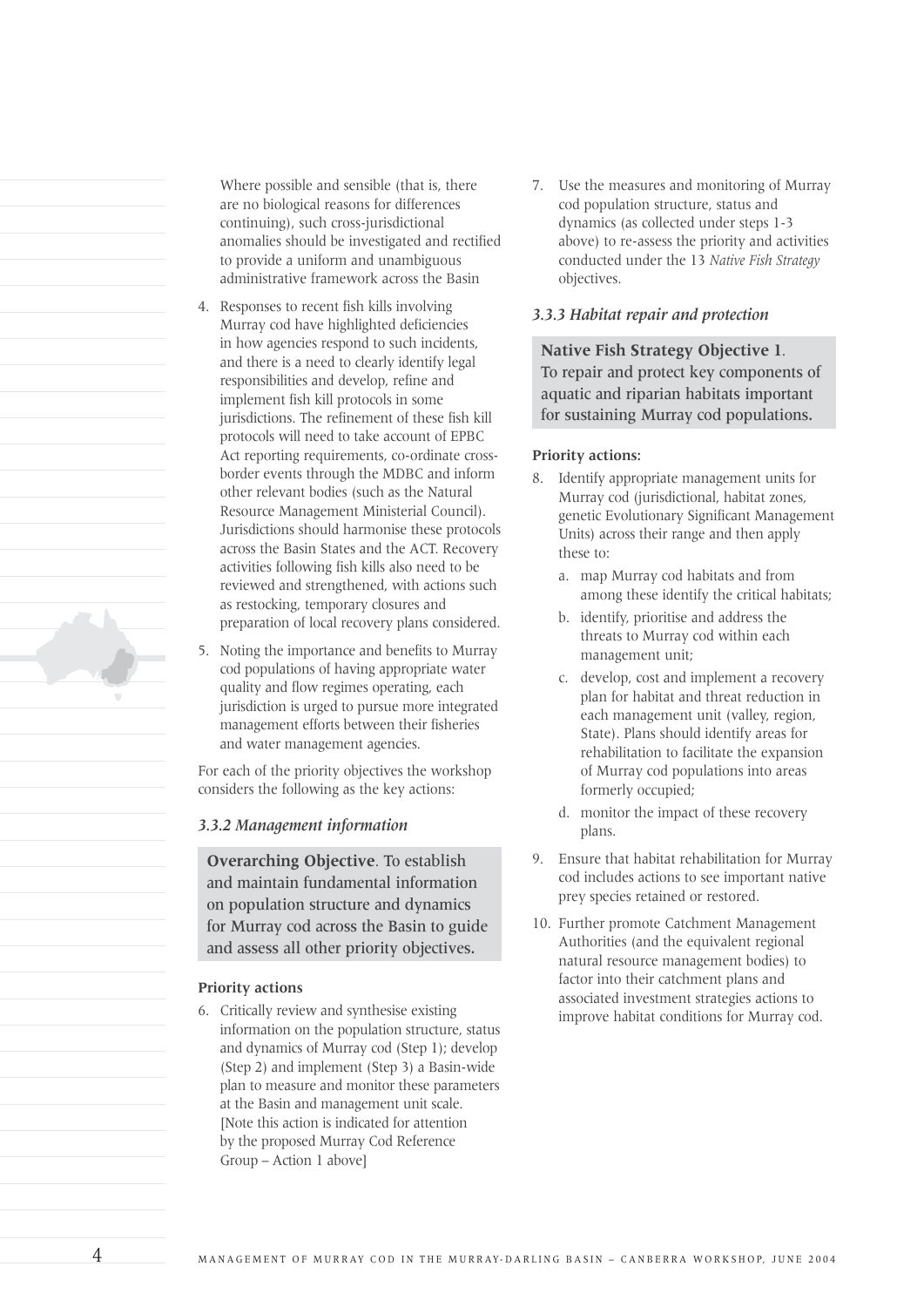## *3.3.4 Flow regulation*

**Native Fish Strategy Objective 4.** To modify flow regulation practices to facilitate Murray cod rehabilitation.

## **Priority actions:**

- 11. Develop and implement protocols for managing flow regimes (the timing of releases, volumes, rate of rise and fall etc) to rehabilitate Murray cod populations.
- 12. Monitor the response of Murray cod (and other native species) to flow management activities and incorporate such knowledge into improved flow management practices.

# *3.3.5 Managing recreational fisheries*

**Native Fish Strategy Objective 10.** To manage recreational Murray cod fisheries in a sustainable manner while recognizing the social, economic and recreational value of the fishery.

There is some evidence based on limited scientific data, reports from recreational anglers and articles in popular fishing magazines and newspapers to suggest that there has been a recovery of Murray cod stocks in some New South Wales waters. However, the extent of this recovery, the role of fish stocking programs and other causative factors, and the actual status of wild populations of Murray cod are unknown and need to be determined.

# **Priority actions:**

- 13. Through the proposed Murray Cod Reference Group (see action 1 above), assess the appropriateness of current or potential fishing regulations and practices such as angling methods, bag and size limits and seasonal closures.
- 14. Develop and implement a Basin-wide management plan for Murray cod (see action 2 above) that has reference points built in that result in appropriate 'precautionary approach'-based management responses;
- 15. Adopt, enforce and regularly evaluate rigorous harvest controls for Murray cod for each management unit (see action 8 above) based on the best available information.

16. Adopt the 'best available practice' stocking policies and practices (see Phillips. B, 2003: *Managing Fish Translocation and Stocking in the Murray-Darling Basin* )

## *3.3.6 Community and partner ownership*

**Native Fish Strategy Objective 13.** To ensure community and partner ownership and support for and understanding of the Murray cod management vision above.

It is important to pursue ways to encourage public ownership of the issues affecting Murray cod and seek to gain a broader connectedness to rivers from among the community, rural, urban, city and country dwellers.

## **Priority actions:**

- 17. Improve communication between all stakeholders (such as managers, scientists, Indigenous communities, regional communities, local governments, regional bodies, State government agencies, environmental groups, recreational. fishers etc) to share knowledge, promote understanding and develop appropriate management approaches for Murray cod. More specifically:
	- a. through stakeholder consultation, foster suitable fishing competition policies to ensure sustainable angling practices;
	- b. compile and widely disseminate available information on cod habitat needs to support remedial actions being undertaken by a range of stakeholders;
	- c. promote community reporting of illegal activities and threats to Murray cod and investigate the establishment of 'river sentinels' to monitor river/fish health and assist in prevention of illegal activities.
	- d. involve the community in the development and implementation of action statements and recovery plans for Murray cod (see various actions above).
- 18. Indigenous participation in the management of Murray cod is essential, with Indigenous issues and participation considered as part of the mainstream, rather than peripheral or separate. To assist this happening, provide mechanisms for greater communication and interaction between Indigenous stakeholders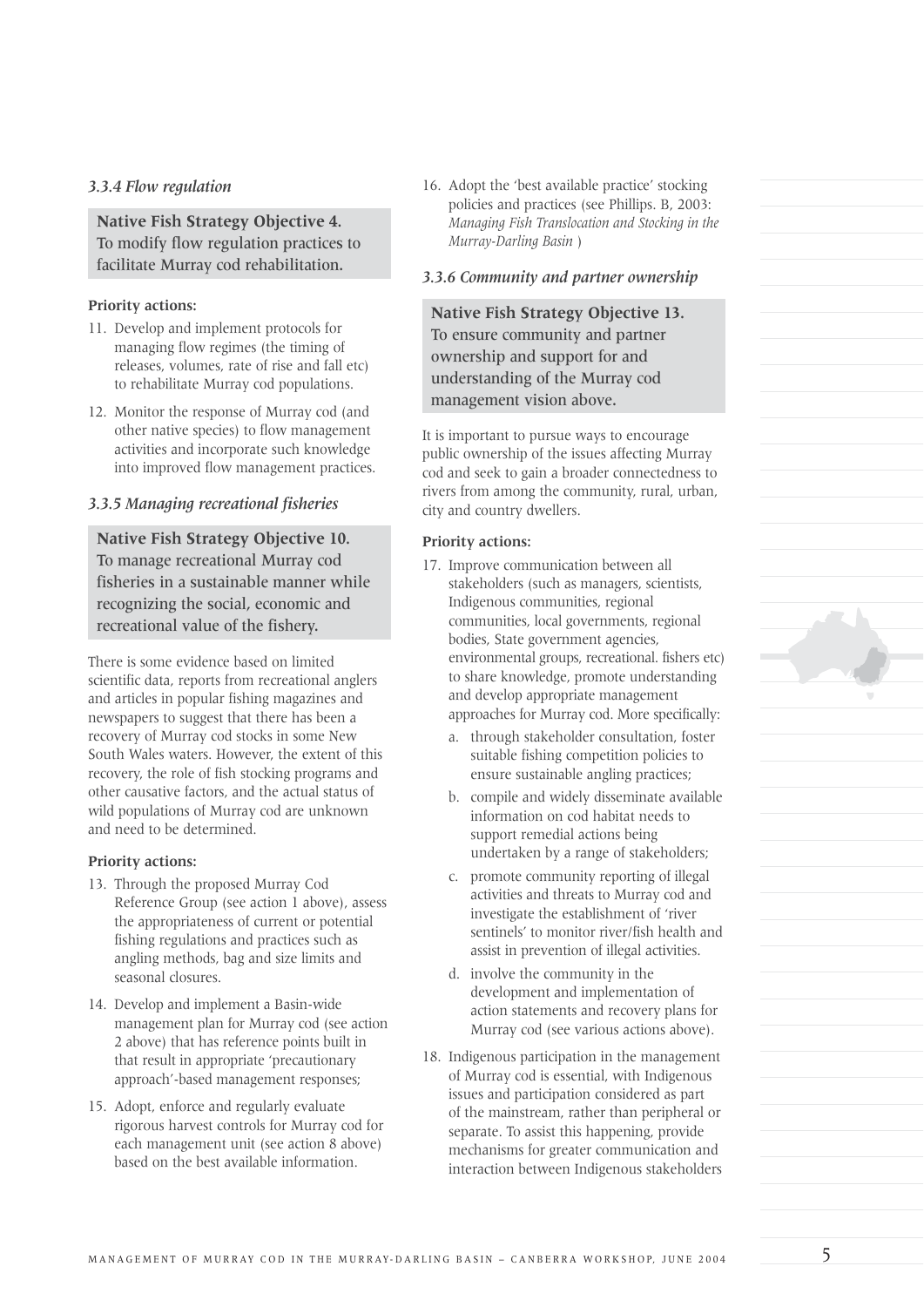and the MDBC's working groups/committees such as the Community Advisory Committee and the Fish Management and Science Committee.

- 19. Promote the Murray cod as an icon species and indicator of river health and sustainability through:
	- a. the development and wide dissemination of a range of awareness-raising and educational tools about the values and significance of the species plus the threats to it and management responses needed by stakeholder groups to protect and rehabilitate cod populations;
	- b. using well known (credible) human icons to promote the river icon, the Murray cod, and to act as champions for the issues and community responses being sought.
	- c. investigation of the possible application of the 'tidy town' concept (like '*Welcome to Sustainable Cod Country*' or '*We care about Murray cod, and are doing something about it*') to raise awareness and promote on-ground actions;

# *4. Key research needs:*

For each of the priority objectives above, the workshop identified the key research needs as set out below. A broader consideration of research priorities was undertaken during the workshop also and the results of this informal survey of views is provided as Appendix 1

# **4.1 Management information**

The overarching objective focused on the collection and maintenance of information needed to guide and inform management actions. The priorities in this regard were indicated as follows:

- 1. Determine the genetic composition of Murray cod populations throughout the Basin.
- 2. Determine the structure (age, size, spatial connectivity) and dynamics of cod populations in each management unit

# **4.2 Habitat repair and protection**

3. Undertake habitat mapping for Murray cod with identification of critical habitats to focus management actions.

- 4. Establish the appropriate scales (spatial and temporal) for rehabilitation investments.
- 5. Develop an improved understanding of the habitat requirements for all life stages of Murray cod.
- 6. Determine the habitat requirements of the important native prey species for Murray cod, at all life stages

# **4.3 Flow regulation**

- 7. Establish the links between flows and Murray cod recruitment.
- 8. Determine the flow requirements of all life stages (eggs, larvae, juveniles, adults) and critical life history components (movement, spawning, recruitment) of Murray cod.
- 9. Develop an improved understanding of the impact of water quality on Murray cod.

# **4.4 Managing recreational fisheries**

- 10. Investigate the effectiveness and threats posed by stocking in the maintenance of wild Murray cod populations.
- 11. Investigate reports suggesting that Murray cod numbers may be recovering in some areas in NSW, although not to early-European levels.
- 12. Establish the total annual harvest (including catch and catch and release, unknown, unreported and illegal catch etc) of Murray cod across the Basin, and within prescribed management units.

# **4.5 Community and partner ownership**

- 13. Define the level of public recognition, understanding and 'ownership' of Murray cod, their ecology and the threats and management approaches to secure the long-term future of the species.
- 14. Document the significance of Murray cod in Indigenous culture and oral history.
- 15. Clarify the existing uptake of ethical practices by recreational fishers, and how to promote these ideals more broadly among anglers and the wider community.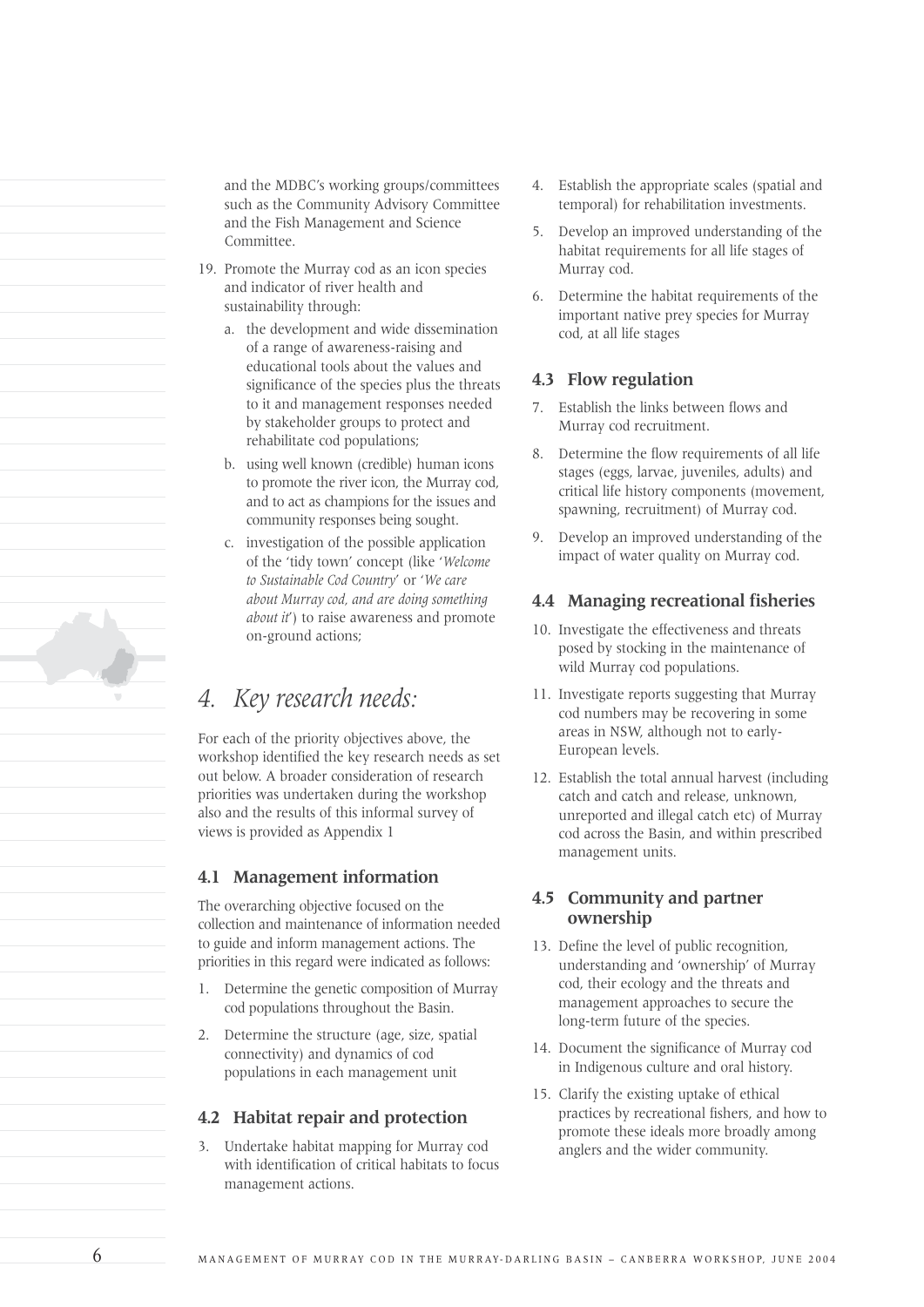It is timely for the MDBC to hold a workshop on the 'Management of Murray cod in the Murray-Darling Basin' just one month after the launch of the Native Fish Strategy for the MDB 2003-2013.

The Native Fish Strategy (NFS) aims to ensure that the Basin sustains viable fish populations and communities throughout its rivers. The 50-year goal of the NFS is to rehabilitate all native fish species in the Basin back to 60 percent or more of their estimated pre-European settlement levels. A range of threatening processes has contributed to the decline in fish habitat and native fish populations in Australia. Changed river flows continue to add to the problems of salinity, reduced water quality (including cold-water pollution), alien fish species such as carp, and blue-green algal blooms – all of these factors affect declining native fish populations.

While it is important to stress that the NFS is concerned with *all* native species and communities, across the *whole* Basin, the one species that arguably captures the hearts and minds of anglers, conservationists and biologists alike is the charismatic Murray cod. This great fish was originally found throughout most of the Murray-Darling Basin, and in large numbers. However, its dramatic decline in range and abundance has resulted in its recent listing as 'vulnerable' under the Australian Government's *Environment Protection and Biodiversity Conservation Act 1999*. Also, a commercial fishery for the species in South Australia has recently been wound up, meaning that there now are no commercial fisheries for native fish in the rivers of the Basin.

The Workshop gets its teeth into some of the more pertinent issues surrounding the current management of the species:

- Are bag and size limits appropriate and consistent across jurisdictions?
- Should set lines be banned?
- Are current stocking practices appropriate some anglers tell us that the fishing in their stretch has never been better?
- Is the 'springtime' moratorium on the taking of Murray cod appropriate across the entire range of the species, including the lower Murray and the upper Darling reaches?

This workshop is one of a series that have been conducted over the last few years to address specific issues under the banner of the NFS. Previous workshops have focussed on fishways, translocation and stockings, downstream migration and habitat rehabilitation and management.

The collection of papers contained in this document represents the current body of knowledge on the management and conservation of Murray cod in the Murray-Darling Basin. The challenge now is to galvanise this information into pragmatic, workable solutions that will inform future decisions and secure the future for this icon species.

**Jim Barrett** Manager Native Fish Strategy